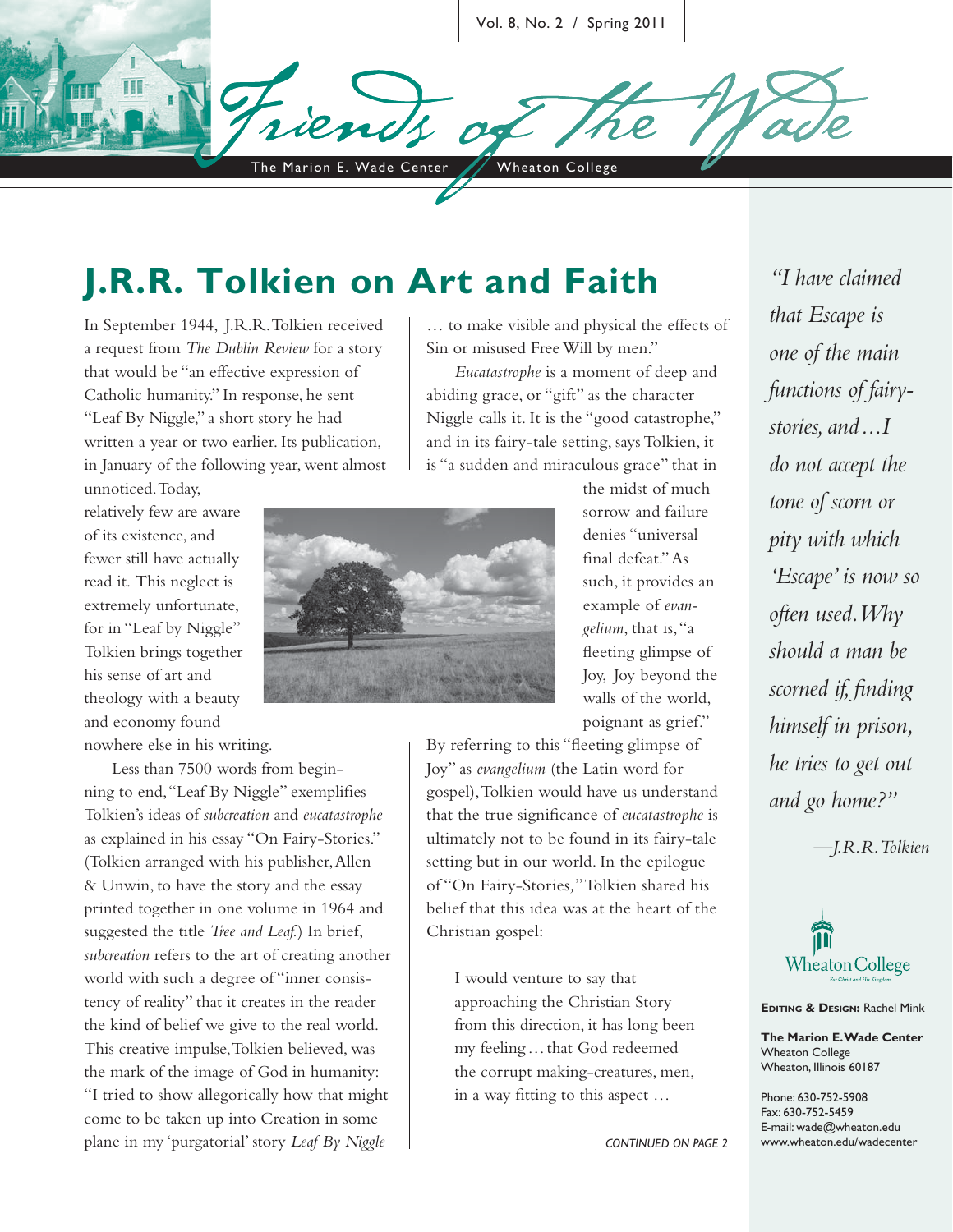## **Corne**

**Director's**

Director's

In the last few months, I have consulted with ministries, taught a graduate course on C.S. Lewis's theology, led reading groups on George MacDonald's *The Wise Woman*, lectured in California and locally, and assisted researchers from Australia and Germany. The rest of the Wade staff have likewise been working at numerous projects, such as processing the Joy Davidman papers, preparing a major website update, and creating new museum exhibits. I share about this work because these are the kinds of programming and services that will be reduced if we cannot overcome our current deficit, in spite of reducing our budget for the last three years.

There is good news, however. We are launching a Wade Center Capital Campaign to address our operational deficit and enable our long-term goals and programs. While Wheaton College does not financially support the Wade Center, it values what we do and the development department will be assisting us in our fundraising. You have invested in our work, and more than anyone, you recognize the life-changing value of the works of the seven Wade authors. As we organize this campaign, I will be giving you information about how you can participate, most especially by passing on your enthusiasm for this work and inviting others to become Friends of the Wade. Thank you for your ongoing support.

WITH ALL GOOD WISHES,

by hitchell

### **Did You Know?**

Recordings of live teachings by Chris Mitchell and Jerry Root are available on DVD at the Wade Center gift store,

or can be ordered from the Wade Center by phone or email. Dr. Mitchell teaches in four hour-long sessions on *Mere Christianity*, and Dr. Root teaches about *The Screwtape Letters* in six half-hour sessions. Within the next few months, teachings by Marjorie Mead on C.S. Lewis and prayer will be released as well. Each DVD set costs \$19.95 plus tax and comes with a printed study guide, making them an excellent resource for personal use or group studies.**W**



#### *CONTINUED FROM PAGE 1* **Tolkien on Art and Faith**

The Gospels contain a fairy-story, or a story of a larger kind which embraces all the essence of fairy-stories. They contain many marvels—peculiarly artistic, beautiful, and moving: "mythical" in their perfect, self-contained significance; and among the marvels is the greatest and most complete conceivable eucatastrophe. But this story has entered History and the primary world; the desire and aspiration of sub-creation has been raised to the fulfillment of Creation. The birth of Christ is the eucatastrophe of Man's history. The Resurrection is the eucatastrophe of the story of the Incarnation. This story begins and ends in joy.

In "Leaf By Niggle," Niggle is a painter—not a very successful one, the story tells us—who has a long journey to make. Niggle makes no preparations for it, and when the time comes for him to go, he is bustled off in a carriage to a train without a thing for the journey and without having finished his picture. What

> happens next I leave you to discover. But I will say that the journey leads from sorrow and failure to joy and to a redemption that involves far more than Niggle alone—and it is all "gift."

Friends of the Wade can find "Leaf by Niggle" in various collected works of J.R.R. Tolkien, including the numerous editions of *Tree and Leaf*, **The Tolkien Reader** (short fiction and essays), and *Tales From The Perilous Realm* (collected stories). **W**

*A version of this article by Christopher Mitchell appeared originally in Issue 8 of* Mosaic*, an e-zine of the Stoneworks Art Initiative, and is also available at http://stoneworks-arts.org/stoneworks/archives/1271.*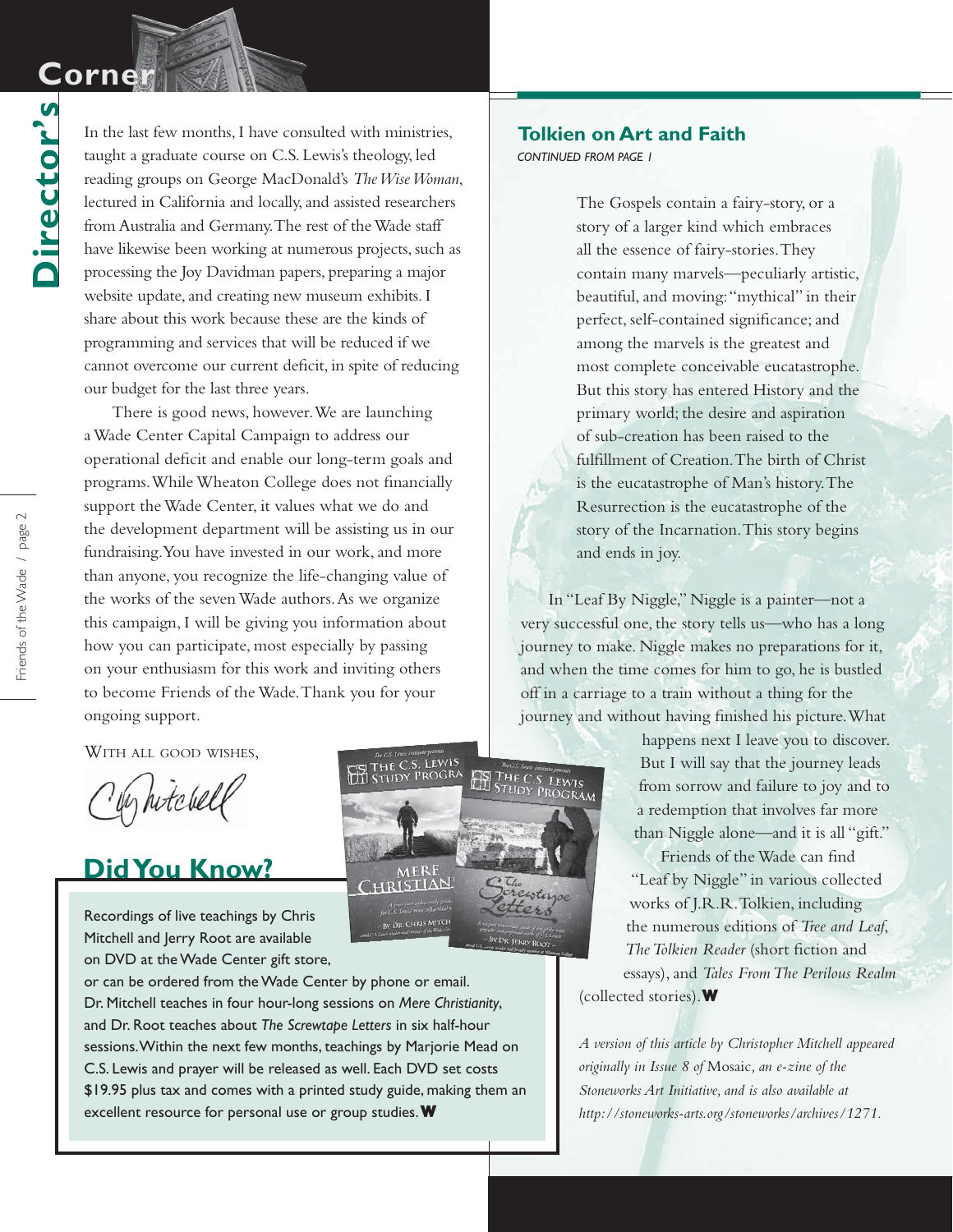# **Up Close** Steering Committee: Alex Balc

As the longest-serving member of the Wade Center Steering Committee, Alex Balc has seen firsthand the changes at the Wade Center over the last thirty years. He envisions the Wade Center



as a place that offers access to life-transforming imaginative literature in service to Christian communities, to academia at large, and beyond. Steering Committee members, Alex states, provide support and encouragement to the staff, and help to maintain the Wade Center's integrity of purpose.

Alex's interest in the Wade authors dates back to his time as an employee at ServiceMaster, Inc. with Marion E. Wade, who founded the company. In basing ServiceMaster on Christian principles, Mr. Wade sought to train and inspire employees for all areas of their life, not just the workplace. ServiceMaster used the latest in management theory and motivational techniques, but also brought managers and supervisors together twice yearly to consider a piece of literature that would provoke the imagination and challenge the soul. The goal was to view creation and individuals as God views them and to live out personal and professional responsibilities based on this illumination. Often, the literature featured would be that of a Wade author—MacDonald, Lewis, Chesterton, Sayers and therefore Dr. Clyde S. Kilby and the C.S. Lewis Collection (as it was called then) served as resources for ServiceMaster's development seminars.

Having joined the Steering Committee in 1980, Alex has had the opportunity to collaborate with each of the Wade Center's directors. He remembers Dr. Kilby's determination to preserve the seven authors' works, and to convey them to young people in memorable ways. Alex describes how subsequently, Lyle Dorsett worked

to give the collection a firm place in academia by shaping it into a Center, and how Chris Mitchell has since built on this foundation to make the Wade Center widely known and influential in circles of academia and Christian ministry. Throughout the last thirty years, Alex has also seen how Marjorie Mead, Associate Director, provided interim direction and continuity that brought the Wade Center through each transition and supported each director in accomplishing the Wade's objectives.

As we seek to shape the Wade Center's development in a way that honors the vision of Dr. Kilby and the intentions of the founders of the Marion E. Wade endowment, we deeply appreciate the perspective that Alex brings to the Steering Committee. We are also grateful for the support of his wife Kathy. In their partnership, Alex and Kathy have supported the Wade Center in myriad ways, both tangible and intangible. Much of that happens behind the scenes, but many of you have surely enjoyed the beautiful arrangements that, thanks to Kathy, grace our garden urns throughout the summers.

It takes partnerships of all kinds to continue the work of the Wade Center. We extend our gratitude to the Balcs, and to each one of you who joins them in helping maintain and develop our archives, building, and programming. **W**

### **Reading Recommendations**

#### *Sir Gibbie* **and** *The Wise Woman*

One of the Wade authors who has influenced Alex Balc is George MacDonald, to whom he was introduced at a SeviceMaster management seminar through the novel *Sir Gibbie*. This story of an impoverished child who, regardless of circumstance, exemplifies generosity, forgiveness, and respect to all people allows a reader to recognize how Christ-like qualities can be lived out. Alex says, "You can enjoy the story in itself, or dig like an archaeologist into its deeper layers." *Sir Gibbie* is a challenging read due to its length and Scottish brogue, so Alex and Kathy often recommend *The Wise Woman* to friends of all ages as an introduction to MacDonald. **W**